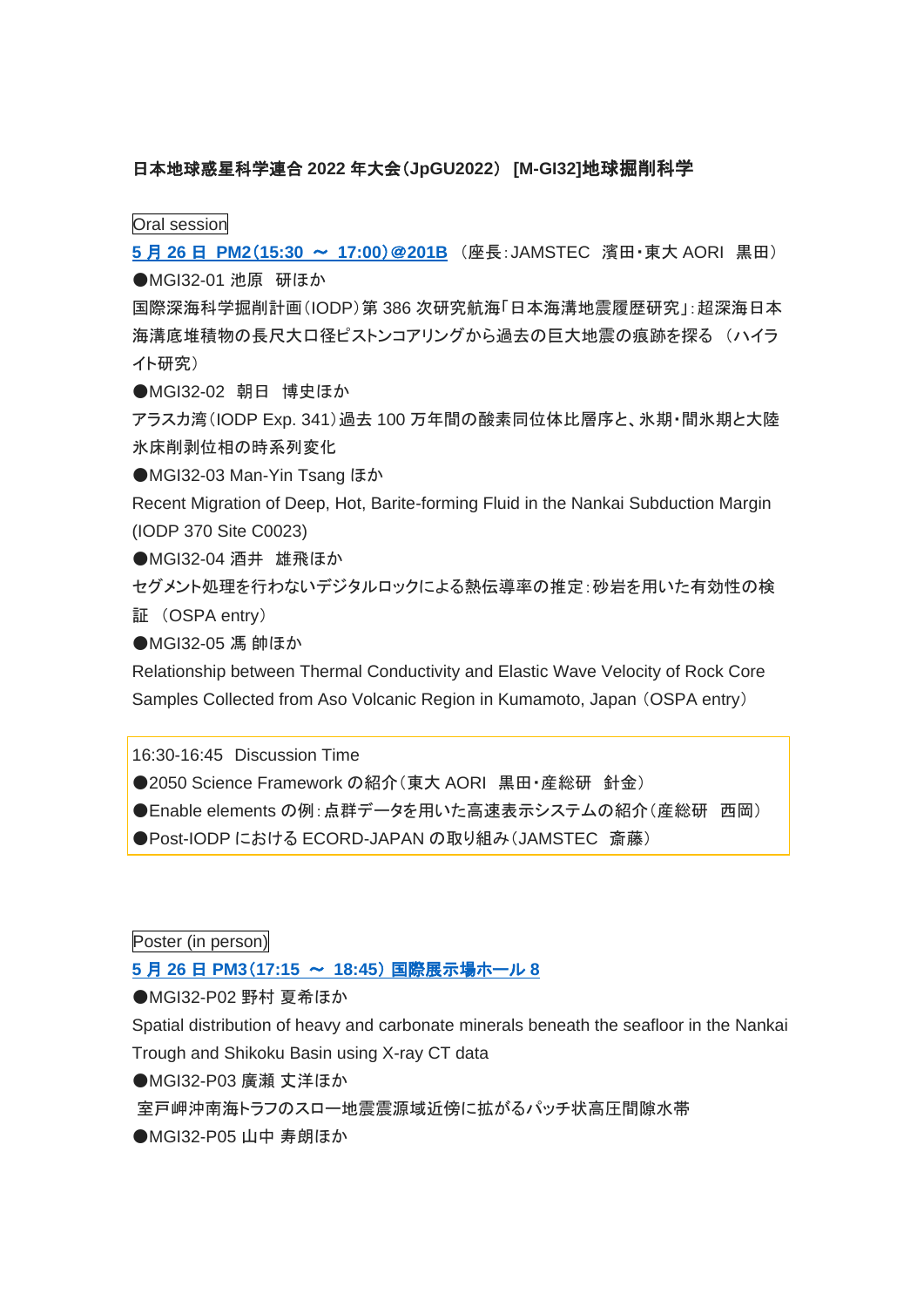カリフォルニア湾ワイマス海盆の IODP 掘削(Expedition 385)で得られたコア間隙水中アン モニウムの窒素同位体比に関する研究

**●MGI32-P07 長谷川 卓ほか** 

中期白亜紀の南半球高緯度域における環境攪乱:OAE および MCE 期に見られる急激な温 暖化と寒冷化

## Oral session

**5** 月 **27** 日 **AM1**(**[09:00](https://confit.atlas.jp/guide/event/jpgu2022/session/MGI32_27AM1/tables?BcsgpIMUWn)** 〜 **10:30**)@**201B** (座長:産総研 針金・藤原)

●MGI32-06 浜田 盛久ほか

古伊豆-小笠原-マリアナ弧の背弧におけるメルト包有物の化学組成の時間変化(40-48 Ma)

●MGI32-07 Maria-Luisa Tejada ほか

Early Cretaceous syn-rift volcanic sequence on the Naturaliste Plateau, IODP

Expedition 369 Site U1513

(Discussion Time)

●MGI32-08 小笠原宏·Dseis Team

ICDP DSeis Report 1: 南アフリカ金鉱山地震発生場掘削計画 2021 年度の活動報告

**●MGI32-09 小村 健太朗ほか** 

大阪平野下基盤における原位置地殻応力(4)ーコア変形法適用による応力値測定ー

●MGI32-10 諸野 祐樹ほか

Selective 3D visualization of pore space in geologic material by impregnation of heavy element-containing liquid

9:30-9:45 Discussion Time ●「ちきゅう」を用いた表層科学掘削プログラム(Chikyu Shallow Core Program: SCORE) 紹介(千葉大 戸丸)

●ICDP 関連の紹介(産総研 藤原)

Poster (Online)

## **6** 月 **3** 日 **11:00-13:00**[@オンラインポスター](https://confit.atlas.jp/guide/event/jpgu2022/session/MGI32_3PO1/advanced)**Zoom** 会場 **(34) (Ch.34)**

**●MGI32-P01 友松 広大ほか** 

岩石の熱物性の異方性に関する実験的研究:新第三紀および第四紀堆積軟岩を例として

**●MGI32-P02 野村 夏希ほか**